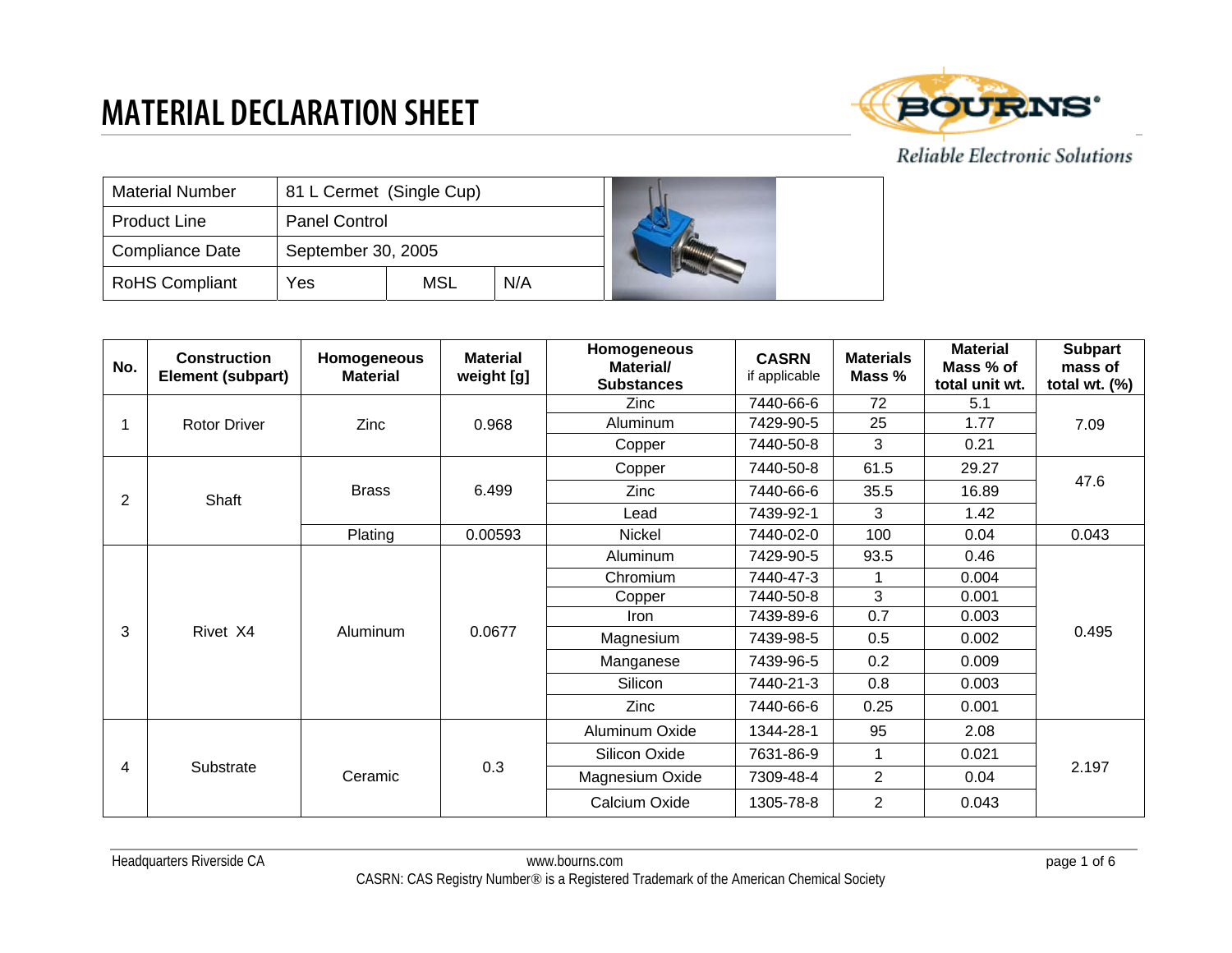

|                |               |     |        | Silver                        | 7440-22-4               | 75             | 0.016  |        |
|----------------|---------------|-----|--------|-------------------------------|-------------------------|----------------|--------|--------|
|                |               |     |        | Palladium                     | 7440-05-3               | 10             | 0.002  |        |
| 5              |               |     |        | Disbismuth-trioxide           | 1304-76-3               | 10             | 0.002  |        |
|                | Conductor Ink | Ink | 0.003  | Ruthenium(IV) oxide           | 12036-10-1              | $\mathbf 1$    | 0.0002 | 0.022  |
|                |               |     |        | Silicon dioxide               | 7631-86-9               | 1              | 0.0002 |        |
|                |               |     |        | Nickel-monoxide               | 1313-99-1               | $\mathbf{1}$   | 0.0002 |        |
|                |               |     |        | Lead-monoxide                 | 1317-36-8               | $\mathbf{1}$   | 0.0002 |        |
|                |               |     |        | Phenolic Resin                |                         | 67             | 0.0736 |        |
| 6              | Resistive Ink | Ink | 0.003  | Diallyl Isophthalate<br>Resin | 1087-21-4               | 6              | 0.066  | 0.022  |
|                |               |     |        | Carbon Black                  | 1333-86-4               | $\overline{7}$ | 0.007  |        |
|                |               |     |        | <b>Barium Sulfate</b>         | 7727-43-7               | 16             | 0.017  |        |
|                |               |     |        | Graphite                      | 7782-42-5               | $\overline{4}$ | 0.043  |        |
|                |               |     |        | Ruthenium(IV) oxide           | 12036-10-1              | 12.11          | 0.0013 | 0.11   |
|                |               |     |        | silver                        | 7440-22-4               | 10.11          | 0.0011 |        |
|                |               |     |        | Palladium                     | 7440-05-3               | 12.11          | 0.0013 |        |
|                |               |     |        | Diboron-trioxide              | 1303-86-2               | 1.05           | 0.0001 |        |
|                |               |     |        | Aluminium oxide               | 1344-28-1               | 3.05           | 0.0003 |        |
| $\overline{7}$ | Resistive Ink | Ink | 0.0015 | Lead-monoxide                 | 1317-36-8               | 19.11          | 0.0020 |        |
|                |               |     |        | Silicon dioxide               | 7631-86-9               | 14.11          | 0.0015 |        |
|                |               |     |        | Calcium Oxide                 | 1305-78-8               | 1.05           | 0.0001 |        |
|                |               |     |        | Dibismuth-trioxide            | 1304-76-3               | 11.11          | 0.0012 |        |
|                |               |     |        | Digadolinium-trioxide         | 12064-62-9              | 14.12          | 0.0015 |        |
|                |               |     |        |                               | Proprietary Ingredients |                | 2.05   | 0.0002 |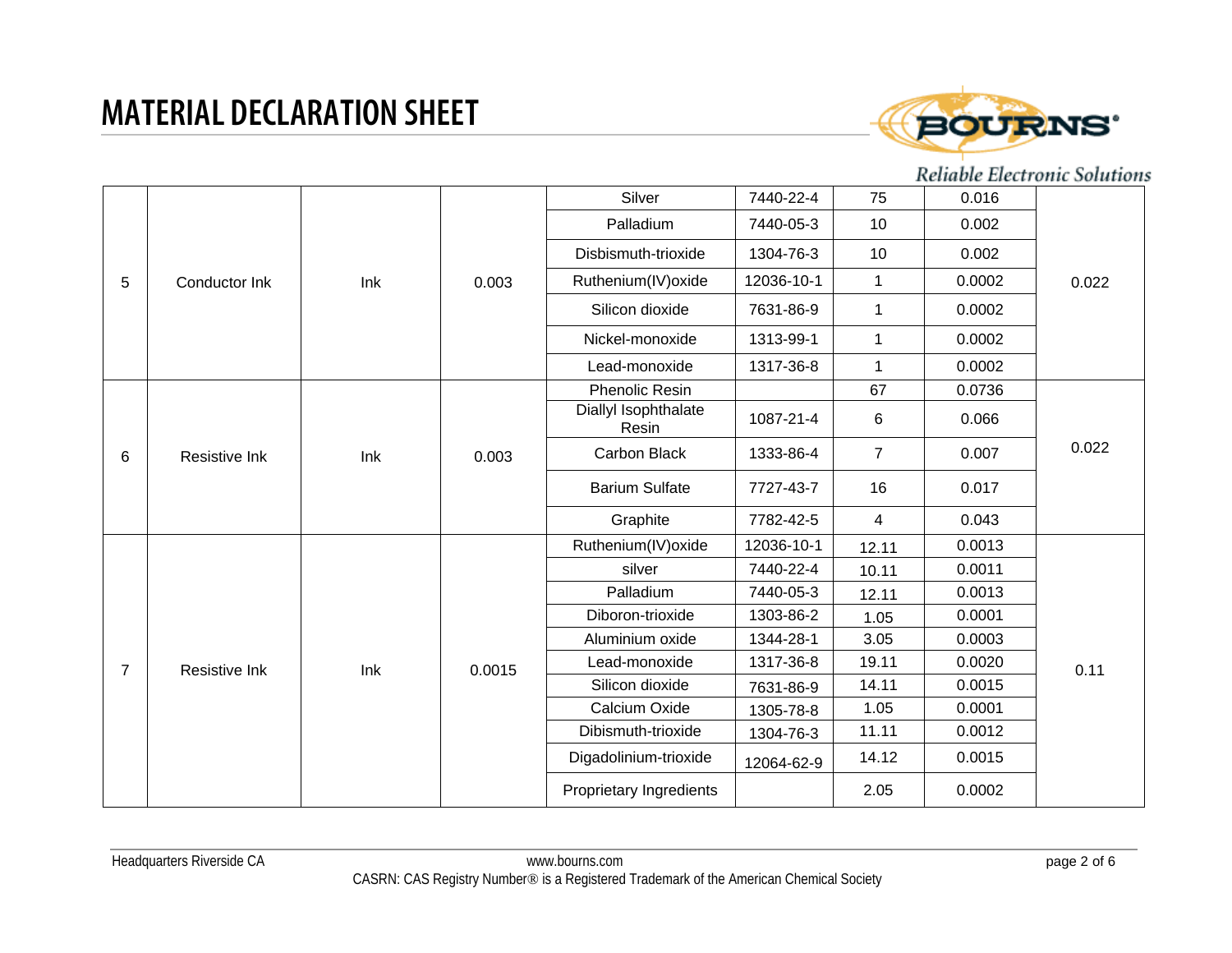

|    |                       |                                        |        | Ruthenium (IV) oxide            | 12036-10-1     | 14.12     | 0.0015 |       |  |
|----|-----------------------|----------------------------------------|--------|---------------------------------|----------------|-----------|--------|-------|--|
|    |                       |                                        |        | silver                          | 7440-22-4      | 4.06      | 0.0004 |       |  |
| 8  |                       |                                        |        | Palladium                       | 7440-05-3      | 4.06      | 0.0004 |       |  |
|    |                       |                                        |        | Diboron-trioxide                | 1303-86-2      | 2.06      | 0.0002 |       |  |
|    | Resistive Ink         | Ink                                    | 0.0015 | Aluminium oxide                 | 1344-28-1      | 4.06      | 0.0004 | 0.11  |  |
|    |                       |                                        |        | Lead-monoxide                   | 1317-36-8      | 25.12     | 0.0027 |       |  |
|    |                       |                                        |        | Silicon dioxide                 | 7631-86-9      | 15.05     | 0.0016 |       |  |
|    |                       |                                        |        | Dibismuth-trioxide              | 1304-76-3      | 12.12     | 0.0013 |       |  |
|    |                       |                                        |        | Digadolinium-trioxide           | 12064-62-9     | 13.12     | 0.0014 |       |  |
|    |                       |                                        |        | Proprietary Ingredients         |                | 6.18      | 0.0006 |       |  |
| 9  | <b>Terminal Wire</b>  | Copper                                 | 0.03   | Copper                          | 7440-50-8      | 100       | 0.219  | 0.219 |  |
|    |                       | Plating                                | 0.0015 | Tin                             | 7440-31-5      | 100       | 0.011  | 0.011 |  |
|    | <b>Contact Spring</b> | <b>Strip Laminated</b><br>Spacer Strip | 0.05   | Copper                          | 7440-50-8      | 70        | 0.256  | 0.366 |  |
|    |                       |                                        |        | Zinc                            | 7440-66-6      | 30        | 0.109  |       |  |
|    |                       |                                        | 0.04   | Nickel                          | 7440-02-0      | 18        | 0.052  | 0.293 |  |
|    |                       |                                        |        | Copper                          | 7440-50-8      | 55        | 0.161  |       |  |
|    |                       |                                        |        | Zinc                            | 7440-66-6      | 27        | 0.079  |       |  |
| 10 |                       | Solder Inlay                           | 0.0015 | Tin                             | 7440-31-5      | 94.5      | 0.013  | 0.011 |  |
|    |                       |                                        |        | Silver                          | 7440-22-4      | 5.2       | 0.005  |       |  |
|    |                       |                                        |        | <b>Bismuth</b>                  | 7440-69-9      | 0.30      | 0.0003 |       |  |
|    |                       |                                        |        | Nickel                          | 7440-02-0      | 18        | 0.039  |       |  |
|    |                       | Wire                                   | 0.03   | Copper                          | 7440-50-8      | 65        | 0.142  | 0.219 |  |
|    |                       |                                        |        | Zinc                            | 7440-66-6      | 17        | 0.037  |       |  |
|    |                       |                                        |        | Glass                           | 65997-17-3     | 25        | 0.969  | 3.877 |  |
| 11 |                       | <b>PBT</b><br>Rotor                    | 0.5293 | Poly(butylene<br>terephthalate) | 30965-26-5     | 65        | 2.520  |       |  |
|    |                       |                                        |        | <b>Antimony Compounds</b>       | 7440-36-0      | 5         | 0.193  |       |  |
|    |                       |                                        |        |                                 | Antimony Oxide | 1309-64-4 | 5      | 0.193 |  |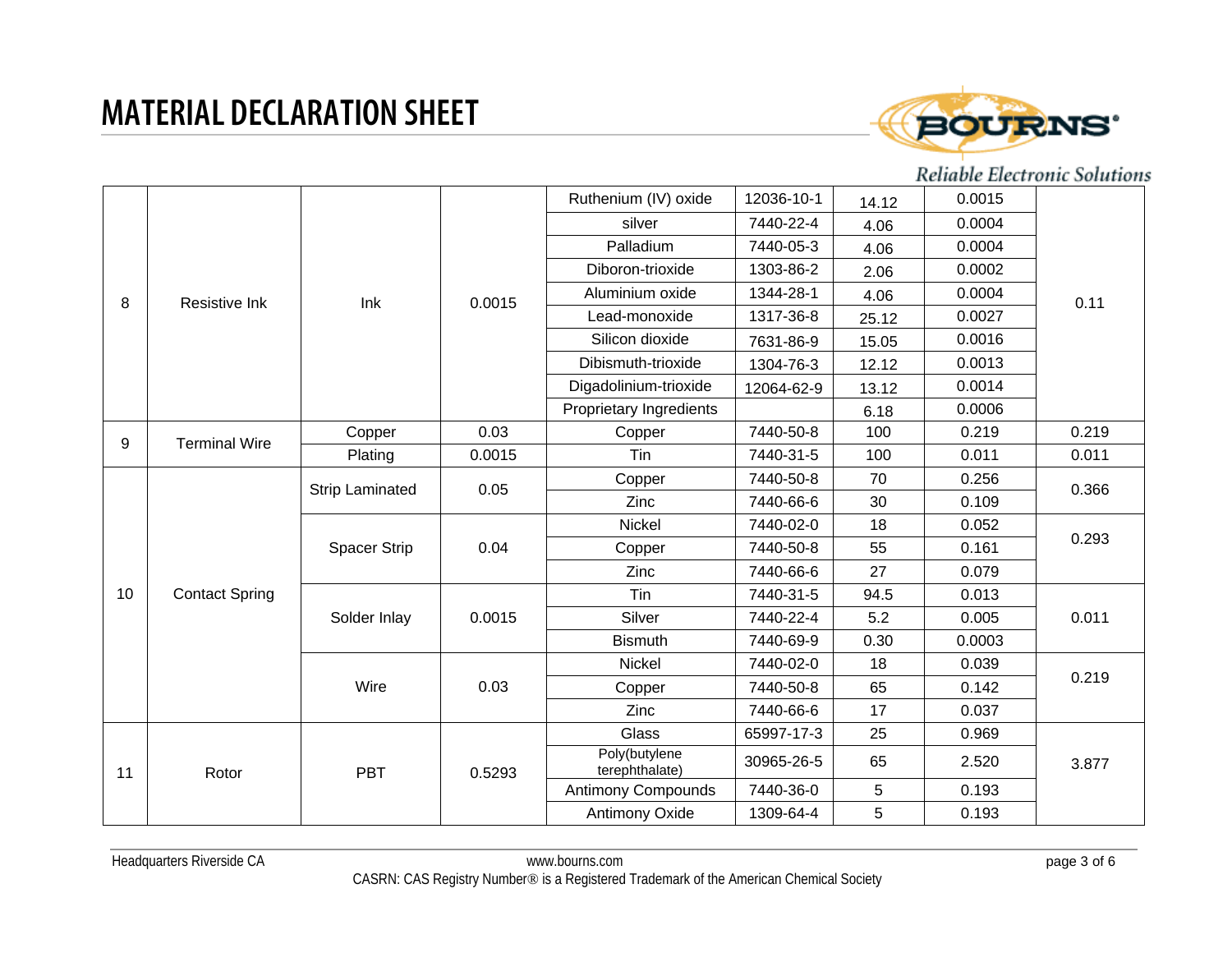

|    |                     |            |           | Glass                           | 65997-17-3                                                    | 25         | 1.056 |        |  |
|----|---------------------|------------|-----------|---------------------------------|---------------------------------------------------------------|------------|-------|--------|--|
| 12 | <b>Body</b>         | <b>PBT</b> | 0.577     | Poly(butylene<br>terephthalate) | 30965-26-5                                                    | 65         | 2.747 | 4.226  |  |
|    |                     |            |           | <b>Antimony Compounds</b>       | 7440-36-0                                                     | 5          | 0.211 |        |  |
|    |                     |            |           | Antimony Oxide                  | 1309-64-4                                                     | 5          | 0.211 |        |  |
|    |                     |            |           | Glass                           | 65997-17-3                                                    | 25         | 3.598 |        |  |
|    |                     |            |           | Poly(butylene<br>terephthalate) | 30965-26-5                                                    | 65         | 9.357 | 14.395 |  |
| 13 | <b>Primary Body</b> | <b>PBT</b> | 1.9653    | <b>Antimony Compounds</b>       | 7440-36-0                                                     | 5          | 0.719 |        |  |
|    |                     |            |           | Antimony Oxide                  | 1309-64-4                                                     | 5          | 0.719 |        |  |
|    | Lube (Shaft)        | Grease     |           |                                 | Siloxanes and Silicones,<br>di-Me, di-Ph                      | 68083-14-7 | 68.9  | 0.151  |  |
| 14 |                     |            | 0.003     | <b>Lithium Stearate</b>         | 4485-12-5                                                     | 25.3       | 0.055 | 0.022  |  |
|    |                     |            |           |                                 | Silane, dichlorodimethyl-<br>reaction products with<br>silica | 68611-44-9 | 4.7   | 0.010  |  |
|    |                     |            |           | Diphenylamine                   | 122-39-4                                                      | 0.89       | 0.001 |        |  |
|    |                     |            |           | Silicon                         | 7440-21-3                                                     | 0.7        | 0.004 |        |  |
|    |                     |            |           | Iron                            | 7439-89-6                                                     | 0.34       | 0.022 |        |  |
|    |                     |            |           | Copper                          | 7440-50-8                                                     | 0.34       | 0.022 |        |  |
|    |                     |            |           | Manganese                       | 7439-96-3                                                     | 0.09       | 0.005 |        |  |
| 15 | <b>Bushing</b>      | Aluminum   | 0.9       | Magnesium                       | 7439-98-5                                                     | 0.9        | 0.059 | 6.592  |  |
|    |                     |            |           | Chromium                        | 7440-47-3                                                     | 0.09       | 0.059 |        |  |
|    |                     |            |           | Zinc                            | 7440-66-6                                                     | 0.05       | 0.032 |        |  |
|    |                     |            |           | Titanium                        | 7440-32-6                                                     | 0.02       | 0.001 |        |  |
|    |                     |            |           | Aluminum                        | 7429-90-5                                                     | 97.4       | 6.425 |        |  |
|    |                     | Plating    | 0.0008219 | Nickel                          | 7440-02-0                                                     | 100        | 0.006 | 0.006  |  |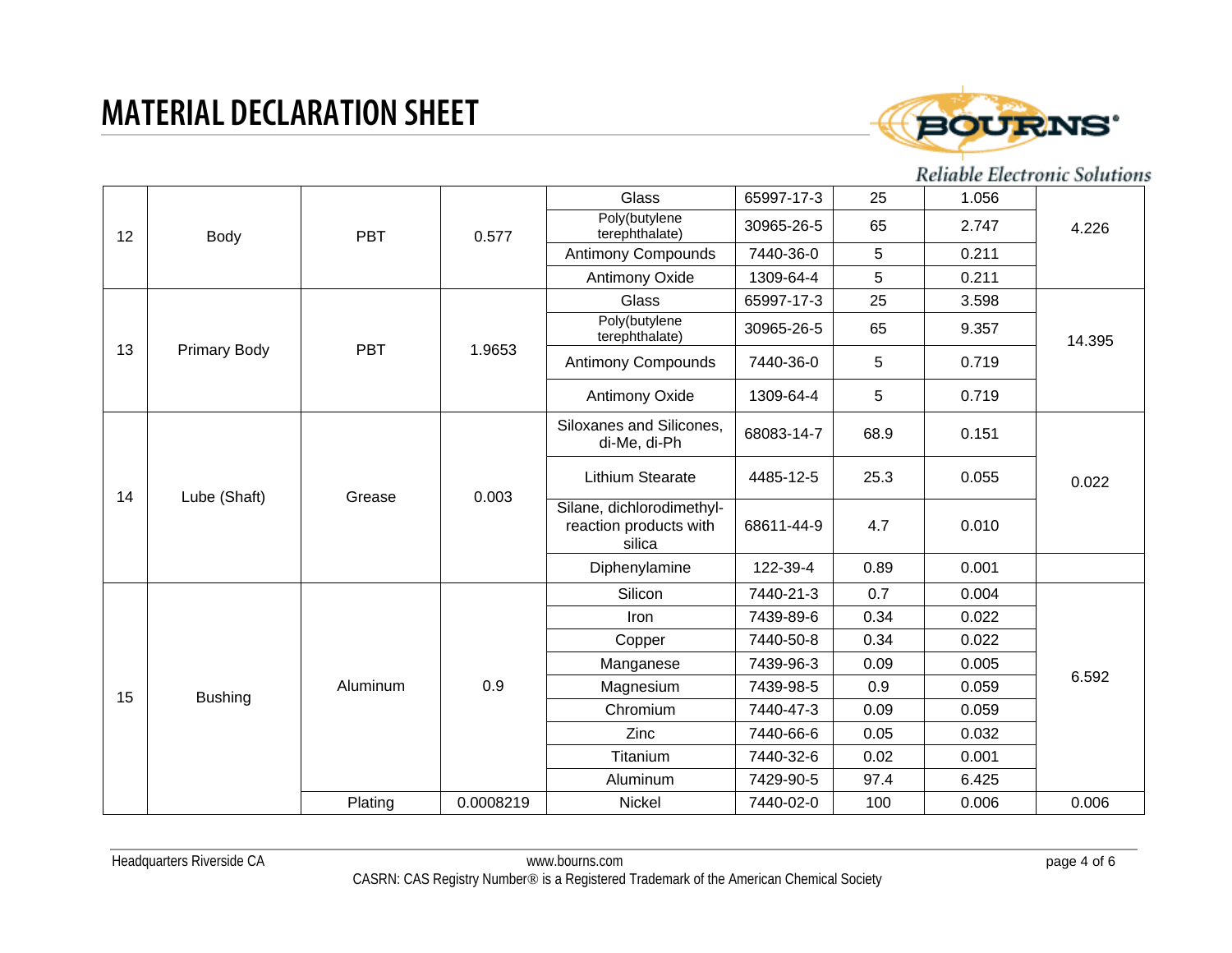

| 16 |                    |                        |       | Carbon     | 7440-44-0 | 0.01           | 0.0006 |       |
|----|--------------------|------------------------|-------|------------|-----------|----------------|--------|-------|
|    |                    |                        |       | Manganese  | 7435-96-5 | 1.84           | 0.123  |       |
|    |                    |                        |       | Phosphorus | 7723-14-0 | 0.03           | 0.0002 |       |
|    |                    |                        |       | Sulfur     | 7704-34-9 | 0.002          | 0.0001 |       |
|    |                    |                        |       | Silicon    | 7440-21-3 | 0.10           | 0.006  |       |
|    | <b>Rear Cover</b>  | <b>Stainless Steel</b> | 0.92  | Chromium   | 7440-47-3 | 18.6           | 1.254  | 6.738 |
|    |                    |                        |       | Nickel     | 7440-02-0 | 9.90           | 0.667  |       |
|    |                    |                        |       | Molybdenum | 7439-92-1 | 0.420          | 0.028  |       |
|    |                    |                        |       | Copper     | 7440-50-8 | 0.37           | 0.024  |       |
|    |                    |                        |       | Nitrogen   | 7727-37-9 | 0.05           | 0.003  |       |
|    |                    |                        |       | Iron       | 7439-89-6 | 68.6           | 4.626  |       |
|    |                    |                        |       | Carbon     | 7440-44-0 | 0.15           | 0.007  |       |
|    |                    |                        |       | Manganese  | 7435-96-5 | $\overline{2}$ | 0.104  |       |
| 16 | <b>Front Cover</b> | <b>Stainless Steel</b> | 0.716 | Silicon    | 7440-21-3 | $\mathbf 1$    | 0.052  | 5.244 |
|    |                    |                        |       | Chromium   | 7440-47-3 | 19             | 0.996  |       |
|    |                    |                        |       | Nickel     | 7440-02-0 | 10             | 0.524  |       |
|    |                    |                        |       |            | Iron      | 7439-89-6      | 67.8   | 3.558 |